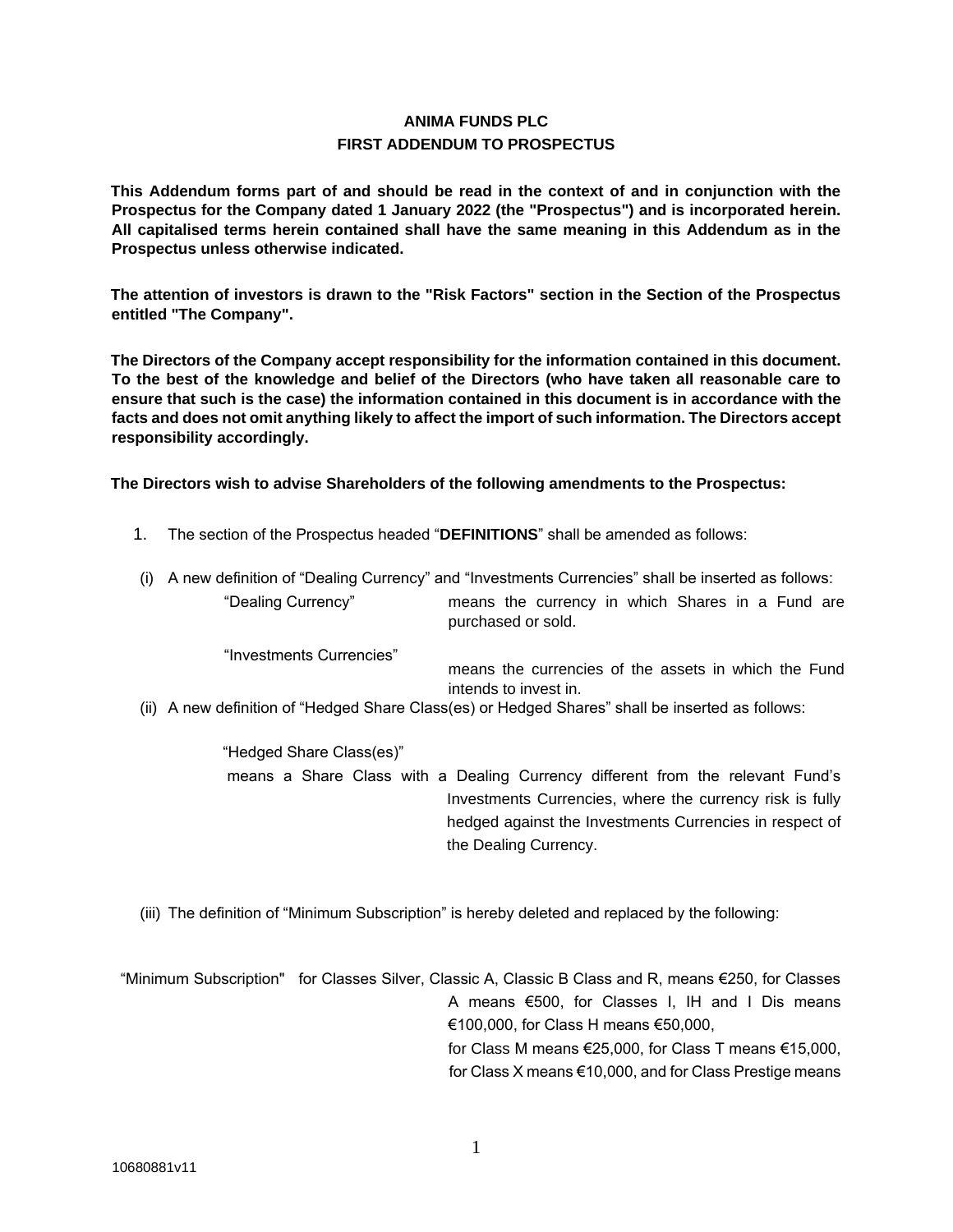€15,000, unless otherwise disclosed in the Fund or Class Information Card. A Shareholder may make subsequent subscriptions subject to a minimum subscription transaction size of €250 for Classes A, Silver, Classic A, Classic B and R, €5,000 for Classes I, IH, I Dis, T and X, €10,000 for Classes H and M, €500 for Class Prestige."

2. The section of the Prospectus headed **"4. THE SHARES**" is hereby amended by the insertion of the following additional information immediately after the sub-section headed "**General**":

## "**Hedged Share Classes**

The Company may create additional Share Classes where the Dealing Currency of a relevant Class is different from the relevant Fund's Investments Currencies, and where the currency risk is fully hedged against the Investments Currencies at the discretion of the Manager (a **Hedged Share Class**). The currency hedge will be monitored and adjusted in line with the frequency at which investors are able to subscribe to and redeem from the relevant Fund.

The relevant Hedged Share Class will apply hedging strategies which aim to mitigate currency risk between the Dealing Currency and the Investments Currencies, while taking account of practical considerations including transaction costs. All gains/losses or expenses arising from hedging transactions are borne separately by the Shareholders of the respective Hedged Share Class(es).

All such transactions will be clearly attributable to the relevant Hedged Share Class and the currency exposures of the different Share Classes will not be combined or offset. As foreign exchange hedging will be utilised solely for the benefit of Hedged Share Classes, its costs and related liabilities and/or benefits will be for the account of the relevant Hedged Share Classes only. While holding Hedged Share Classes will protect investors from an increase in the value of the Investment Currencies against the Dealing Currency, investors in Hedged Share Classes will not generally benefit when the Investments Currencies of the relevant Fund declines against the Dealing Currency of the relevant Fund.

The Manager does not intend to have under-hedged or over-hedged positions, however due to market movements and factors outside the control of the Manager, under-hedged and over-hedged positions may arise from time to time. The Manager will limit hedging to the extent of the relevant Hedged Share Class's currency exposure.

The Manager shall monitor such hedging at each Valuation Point to ensure that overhedged positions shall not exceed 105% and under-hedged positions shall not fall short of 95% of the Net Asset Value of the relevant Hedged Share Class, as prescribed by the Central Bank UCITS Regulations.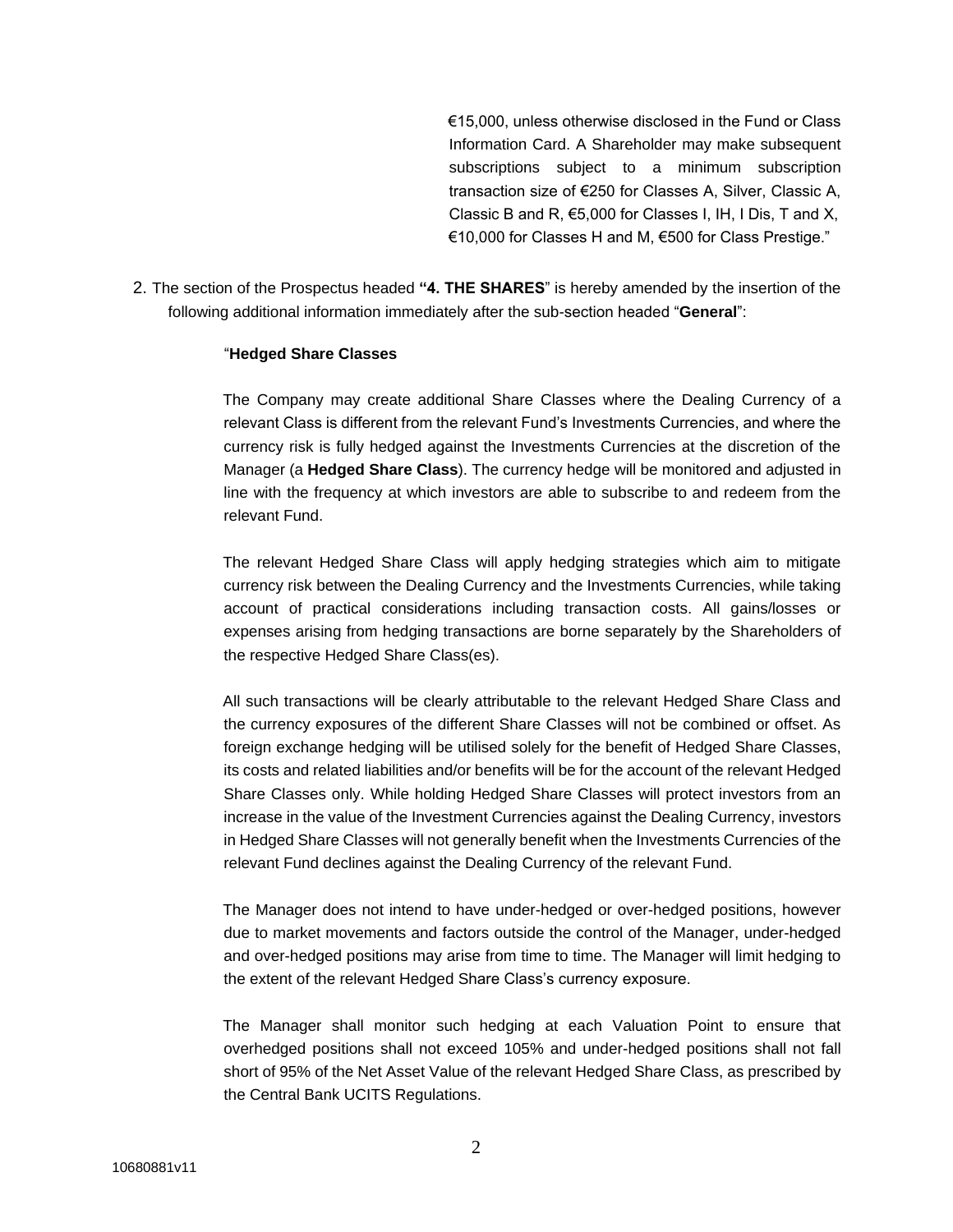Foreign exchange hedging will not be used for speculative purposes and, subject to the above, Hedged Share Classes will not be leveraged as a result of such transactions. Hedged positions shall be monitored by the Manager to ensure that under-hedged positions are not carried forward from month to month, that over-hedged positions do not exceed the limit above, and to ensure positions materially in excess of 100% of the Net Asset Value of that Hedged Share Class shall not be carried forward from month to month. Changes in the Net Asset Value of the Fund between Valuation Points may cause the Hedged Share Classes to be imperfectly hedged against their exposure to the Investment Currencies of the Fund to the extent of that movement, where the Investments Currencies differ from the Dealing Currency. In the event that there is a gain on the foreign currency hedge, no leverage will result from such gain. In the event that there is a loss on the foreign currency hedge, leverage will result in the relevant Hedged Share Class from such loss. Any leverage will be removed or reduced when the relevant currency hedge is adjusted or reset as required for the relevant Hedged Share Class.

The Manager does not intend to leverage the Hedged Shares beyond the tolerance threshold (as described above) at which point a reset of some or all of the currency hedges for that Hedged Share Class will be triggered. In extreme market conditions, the tolerance threshold may be temporarily breached. Purchasers of Hedged Share Classes should note that there are various risks associated with foreign exchange hedging strategies.

Investors' attention is drawn to the risk factors entitled "**Currency Risk**" and "**Share Currency Designation Risk**" in the Prospectus.

- 3. The "**FUND INFORMATION CARD-MARKETS FUNDS**", specifically in respect of **ANIMA U.S. Equity** shall be amended as follows:
- (i) The following sentence, as its appears within the investment policy of ANIMA U.S. Equity shall be amended:

#### **Current Disclosure:**

The Fund is actively managed in reference to its benchmark, 100% MSCI USA Index (Net Total Return – in Euro) (the "Benchmark").

#### **Amended Disclosure:**

With regards to the Share Classes I, Prestige and Silver, the Fund is actively managed in reference to 100% MSCI USA Index (Net Total Return – in Euro).

With regards to the Share Class IH, the Fund is actively managed in reference to 100% MSCI USA Euro Hedged (Net Total Return). For this Hedged Share Class, the Investments Currency is USD (it will be hedged against EUR, which is the Dealing Currency).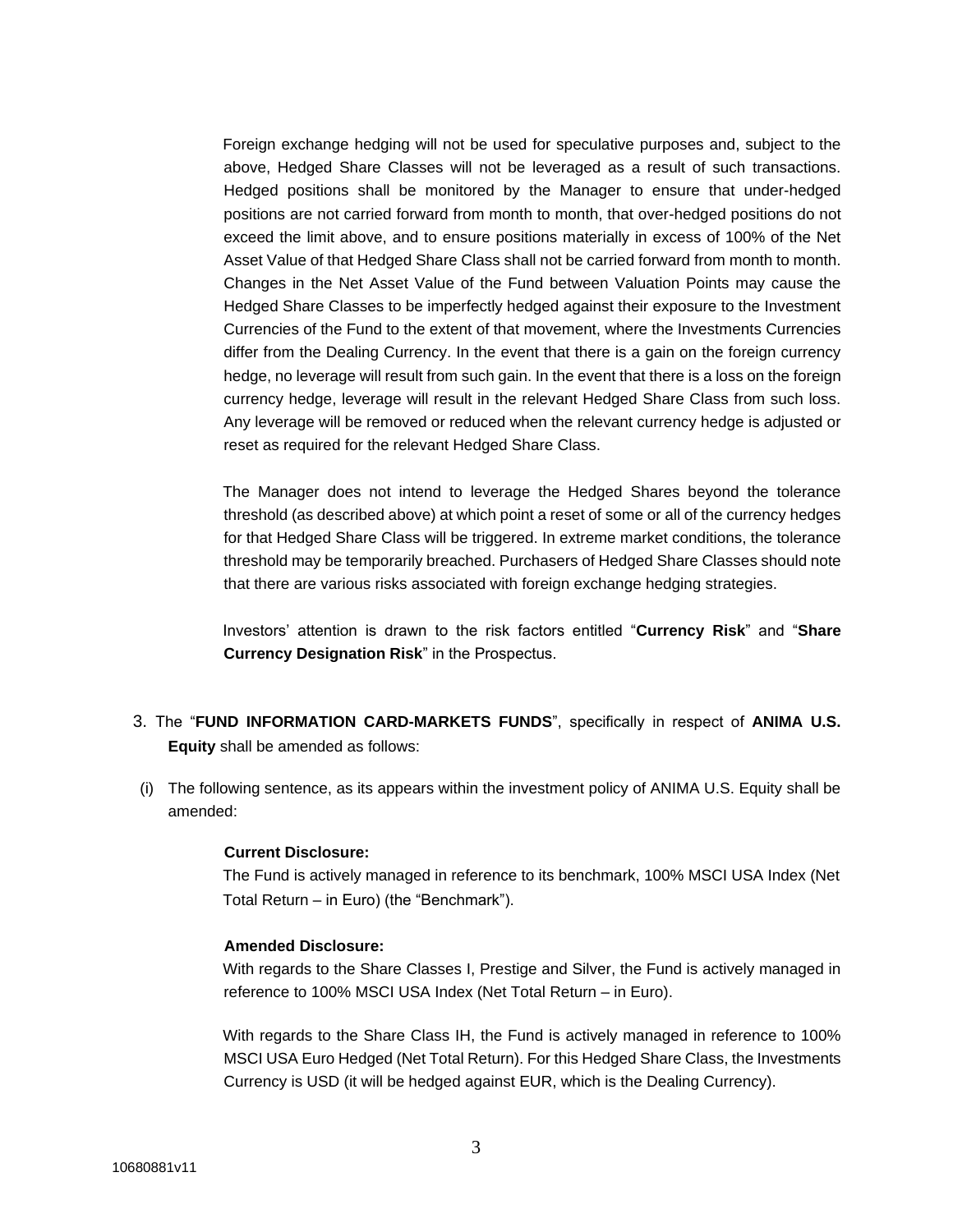(ii) The following sentence, as its appears within the investment policy of ANIMA U.S. Equity shall be amended:

## **Current Disclosure:**

The Fund may maintain a very high exposure to non-Euro currencies.

## **Amended Disclosure:**

With regards to the Share Classes I, Prestige and Silver, the Fund may maintain a very high exposure to non-Euro currencies.

With regards to the Share Class IH, this Share Class is fully hedged against the USD currency (for further details please refer to the section headed "**Hedged Share Classes"** within this Fund information Card, section **4. THE SHARES**", sub-section "**Hedged Share Classes"** of the Prospectus, and the "**IH CLASSES INFORMATION CARD"**).

(iii) The following additional information shall be inserted into the Fund Information Card:

## **"Hedged Share Classes**

For further information on the hedging strategies to be applied in respect of the Hedged Share Class(es) please refer to the section of the Prospectus headed "**4. THE SHARES**", sub-section "**Hedged Share Classes**"."

4. An additional IH Class Information Card as detailed below shall be included in the Prospectus:

## "**IH CLASSES INFORMATION CARD**

#### **FOR ANIMA Funds PLC**

## **This Class Information Card forms part of and should be read in the context of and in conjunction with the Prospectus for the Company dated 1 January, 2022 (the "Prospectus") which immediately precedes this Class Information Card and is incorporated herein.**

This Class Information Card contains specific information relating to Class IH Shares in each of the following Funds of ANIMA Funds Plc (the "Company"), an open-ended umbrella type investment company authorised by the Central Bank as a UCITS pursuant to the UCITS Regulations.

The Initial Offer Price for each Fund is €5 per Share and the Ongoing Offer Price per Share is the NAV per Share.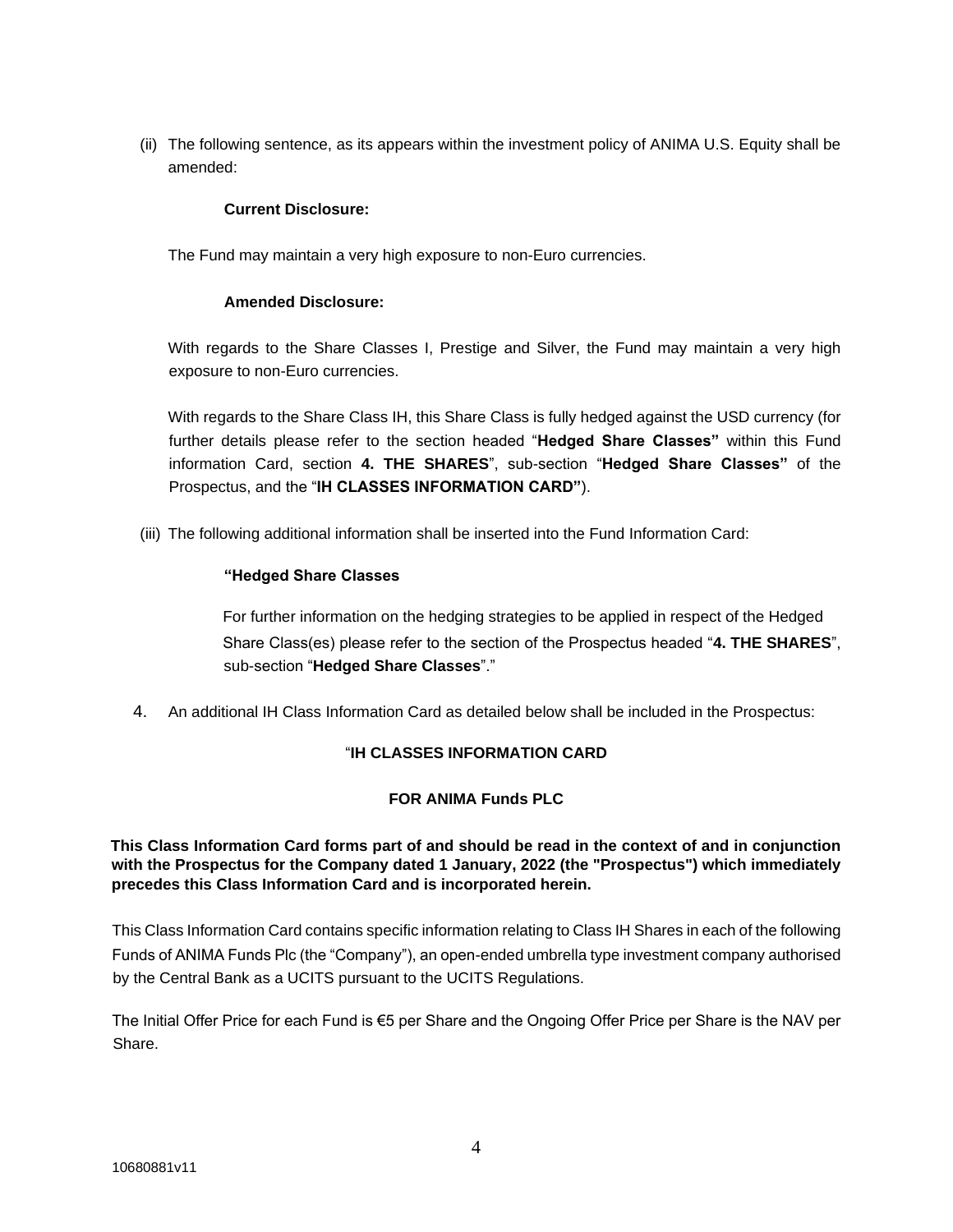| <b>FUNDS</b>             | <b>Dealing Currency</b> | <b>Initial Offer Period</b> | Investment<br><b>Management Fee</b><br>$%$ of NAV) | <b>Subscription Fee</b><br>(% of<br>subscription<br>amount unless<br>otherwise<br>specified) | <b>Redemption Fee</b><br>(% of redemption<br>amount unless<br>otherwise<br>specified) |
|--------------------------|-------------------------|-----------------------------|----------------------------------------------------|----------------------------------------------------------------------------------------------|---------------------------------------------------------------------------------------|
| <b>ANIMA U.S. Equity</b> | <b>EUR</b>              | 23 February, 2022 to        | 0.90%                                              | up to $3%$                                                                                   | 0%                                                                                    |
|                          |                         | 23 August 2022              |                                                    |                                                                                              |                                                                                       |

Shareholders are advised to refer to the Fund Information Card of the relevant Fund to obtain full details in relation to applicable fees not outlined in this Class Information Card which may include for example, an Incentive Fee, a Distribution Fee and a Placement Fee. Further information on the fees listed above is set out in the Prospectus under the heading "Fees and Expenses".

**Dated 22 February, 2022"** 

**Date: 22 February 2022**